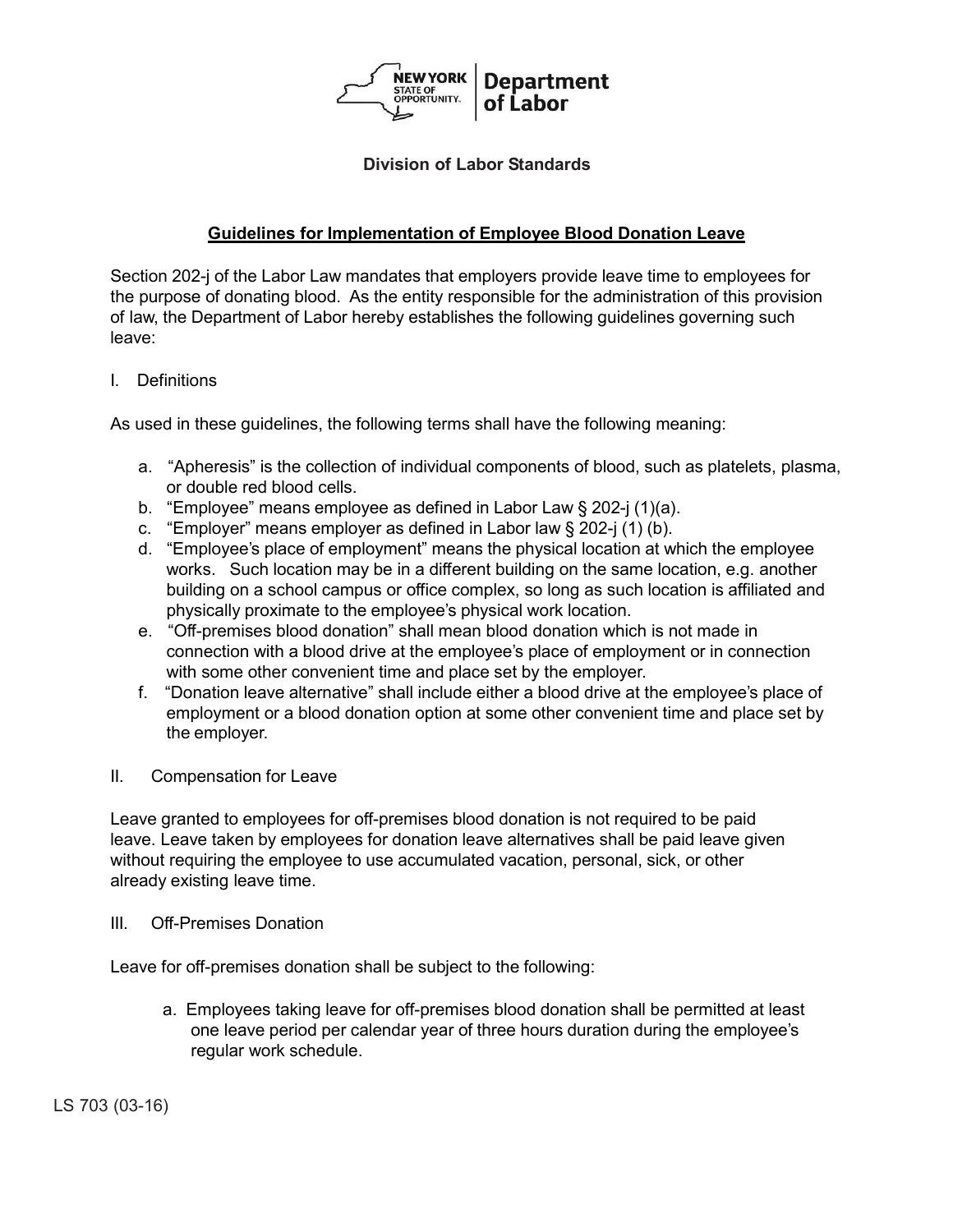- b. Any additional leave time taken by employees in connection with off-premises blood donation shall be subject to all other rules and guidelines governing leave established by the employer or applicable collective bargaining agreements.
- c. Employers are not required to allow off-premises blood donation leave under Labor Law § 202-j to accrue if it is not used during the calendar year.

## IV. Blood Donation Leave Alternatives

As an alternative to providing the leave time otherwise required by Labor Law §202-j and the preceding guidelines for off-premises blood donation, an employer may elect blood donation leave alternatives. Such blood donation leave alternatives shall be subject to the following:

a. Leave for blood donation leave alternatives shall be paid leave given without use of vacation, personal, sick, or other already existing leave accruals.

b. Leave for blood donation leave alternatives shall be given twice per calendar year.

c. Leave for blood donation leave alternatives under this section of the guidelines shall be for the purpose of donating blood at a convenient time and place set by the employer and may include a blood drive at the employee's place of employment. For the purposes of this paragraph, a "convenient time and place set by the employer" shall mean a time that will not require an employee to attend outside of his/her normal work hours and shall not require an employee to travel to a location which is not a reasonable travel distance for employees.

d. Employee leave time under this section must be given during an employee's work hours. For purposes of this paragraph, "during work hours" means that the blood drive must be held during the employee's regularly scheduled work hours. If an employee provides prompt notice that he or she is not or was not able to participate in a blood donation leave alternative because the employee is or was on leave (such as sick or vacation leave), and if as a result the employer has not provided the employee with the opportunity to participate in at least two blood leave alternatives during working hours in a calendar year, the employer must either make available another such alternative to the employee, or allow the employee to take leave to make an off-premises donation in accordance with section III.

e. Off-premises donation leave time shall be subject to all the terms and conditions applicable to off-premises donation leave time set forth elsewhere in these guidelines.

f. Employees donating blood during a blood donation leave alternative must be allowed sufficient leave time necessary to donate blood, to recover, including partaking nourishment after donating, and to return to work.

g. Nothing herein shall prevent two or more employers from coordinating or cosponsoring a blood donation leave alternative at a shared work location.

h. Notwithstanding the discretion afforded employers under this guideline to elect to offer blood donation leave alternatives, employers electing these alternatives are encouraged to offer their employees up to three hours of blood donation leave for the purpose of donating blood components through apheresis should they wish to do so. Such leave would be subject to all the provisions applying to off-premises blood donation set forth elsewhere in these guidelines.

i. Notice of any blood donation leave alternative shall be prominently posted in the workplace at least two weeks beforehand. To count towards the two blood donation leave alternatives in a calendar year under this section, notice of the final such leave must be provided prior to December 1 of that year. No blood leave alternative should be scheduled during a time when a significant number of employees are out of the office, such as during the last week of December or around other significant holidays.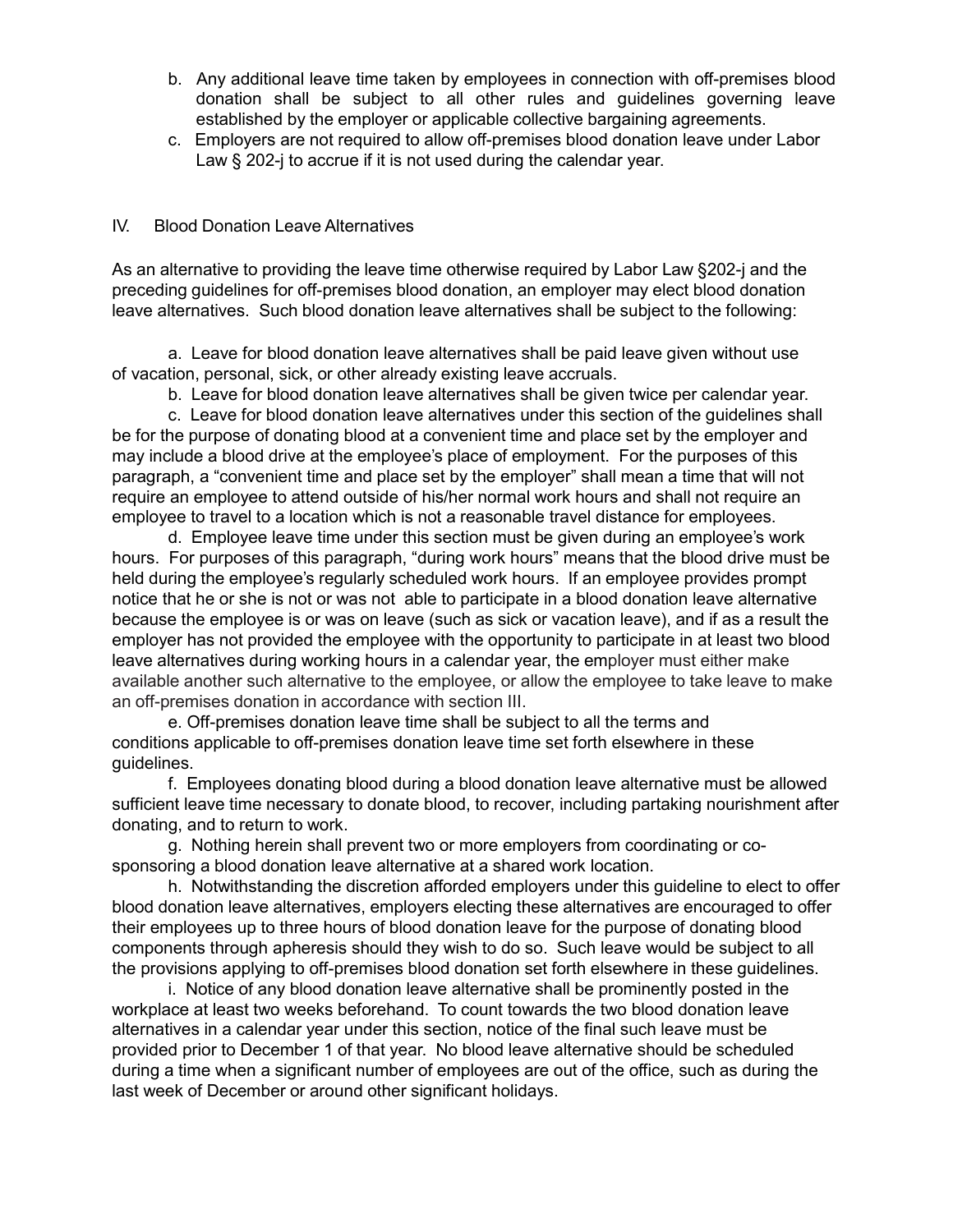j. To meet the requirements of § 202-j through blood donation leave alternatives, at least two such alternatives provided during a calendar year must take place at least sixty days apart.

## V. Notice and Recordkeeping

The following notice and recordkeeping requirements shall apply to all leaves for blood donation:

## *Notice:*

a. Employers must notify employees in writing of their right to take blood donation leave. Such notification must be made in a manner that will ensure that employees see it, such as by posting in a prominent spot in an area where employees congregate, inclusion of notice with employees' paychecks, mailings, notices in employee handbooks, or other comparable method.

b. Such notice must be provided to all employees within sixty (60) days after issuance of these guidelines, and shall be updated as necessary. If the employer provides written notice directly to the employee, it shall do so at the time of hire to new employees, and thereafter, to all employees on an annual basis, no later than the fifteenth day of January.

c. The employer may require employees to give reasonable notice of their intended use of leave time governed by these guidelines. If leave is for off-premises blood donation, reasonable notice would consist of notice provided at least three working days prior to the day on which leave will be taken. If leave is for a blood donation leave alternative, reasonable notice would consist of notice two days prior to the day on which leave will be taken.

d. In cases where the employee fills a position essential to the operation of the employer or necessary to comply with legal requirements, and three days notice is insufficient to allow the employee's position to be filled during the donation, the employer shall require notice no longer than is necessary to feasibly fill the position, but in no case longer than ten working days. The employer shall notify all covered employees of this extended notice requirement in compliance with the notice requirements of these guidelines.

e. Should the employee experience an emergency requiring that he/she donate blood for his or her own surgery or that of a family member, employers must provide reasonable accommodations for a shorter notice period.

## *Recordkeeping:*

An employer may require employees making off-premises blood donation to show proof of their blood donation in the form of notice of blood donation or a good faith effort at blood donation from the blood bank or some other proof sufficient to the purpose.

## VI. Employer Discretion

Nothing herein shall prevent an employer from establishing policies or practices which support more frequent donation of blood by employees including, but not limited to, paid leave, additional blood donation leave, shorter notice periods, or more generous leave periods for donation of blood in preparation for surgery on the employee or an employee's family member.